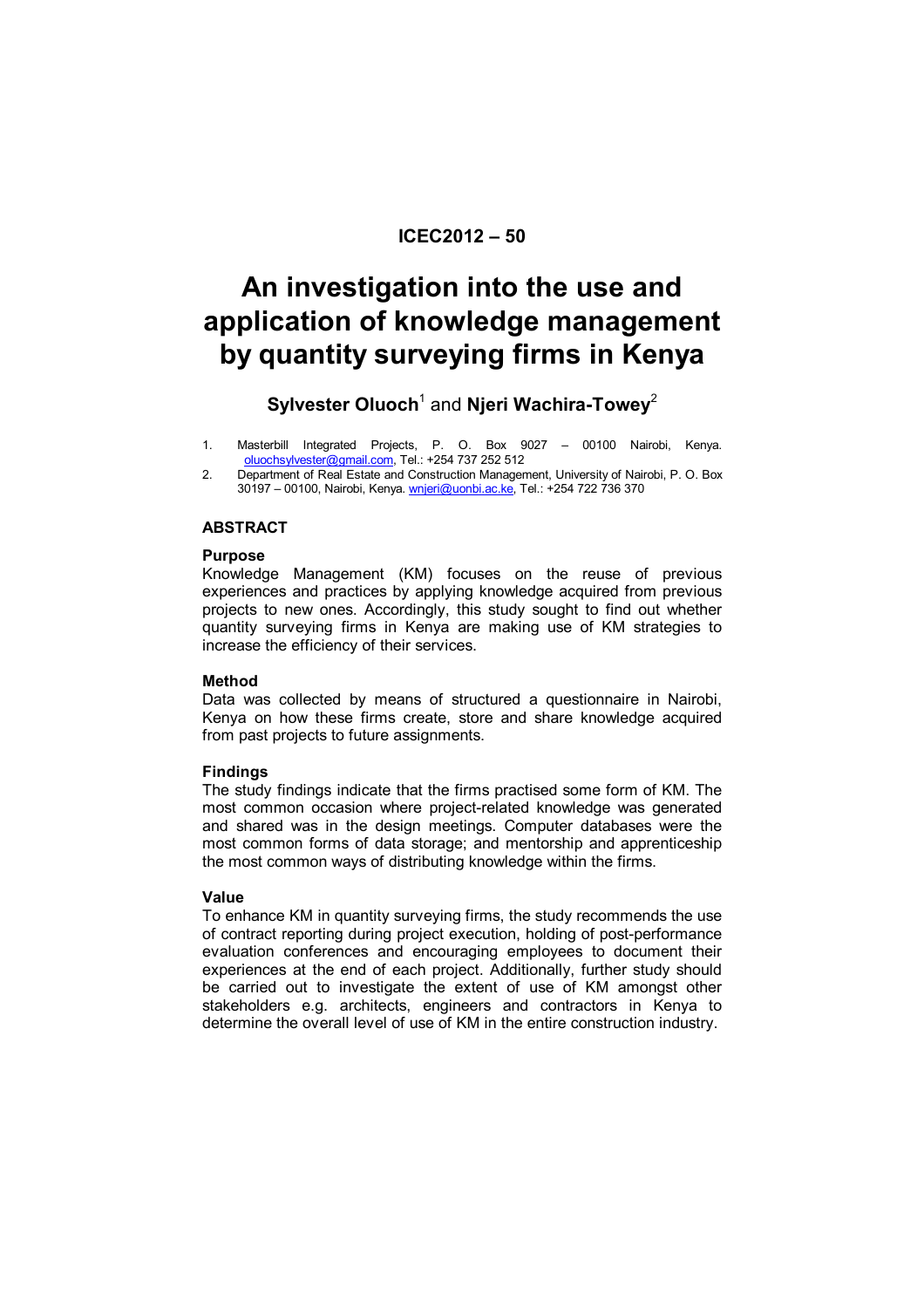**Keywords:** knowledge management, quantity surveying, construction, Kenya.

# **1. INTRODUCTION**

Knowledge Management refers to the range of strategies and practices used in organizations to identify, create, distribute and enable the adoption of insights and experiences in an organization. Such insights and experiences comprise knowledge, either as embodied in individuals or embedded in organizational processes or practice (Nonaka & Takeuchi, 2007). As a discipline, KM has steadily gained popularity over the last 20 years as a means of capturing and monitoring ever-developing bodies of intellectual capital, and promoting its leverage (Frappaolo, 2002). This systematic and deliberate management of knowledge assets is necessary to ensure corporate survival (Carrillo et al., 2004).

Extensive research has been carried out the world over on the application of KM to fields such as management, information & media, construction, public health and public policy. In Kenya, however, there is little documentation of past or ongoing research in the various fields of specialization on the same.

In the construction industry, various players come together to ensure the successful implementation of a project brief. One of the most crucial tasks during construction project management is contract management. The quantity surveyor, in most cases, is in charge of this.

Contract management refers to the "collection of plans, systems, and activities required to successfully execute and control the commercial experience of contracting", (Gilbreath 1992, p. 4). Effective contract management ensures that commercial risks are mitigated and projects are completed successfully in terms of time, cost and quality. Consequently, there is need for the contract manager to use the knowledge and experiences acquired from previous projects to improve on future ones. This knowledge is usually buried in unread reports and filing systems or lost because of staff turnover. This leads to wasted activity and impaired project performance, (Carrillo, Anumba, & Kamara, 2000). If properly tapped, this knowledge can be used to improve on the construction process and, in particular, on the management of construction contracts.

### **Statement of the Problem**

Talukhaba (1988), Mbatha (1993), Mbeche & Mwandali (1996) and Talukhaba (1999) established that time and cost performance of construction projects in Kenya is poor and that time and cost overruns are a common phenomenon in the Kenyan construction industry. Talukhaba (1988) established that 75% of projects initiated in Kenya are likely to escalate in time with a magnitude of over 50%; and over 50% of them are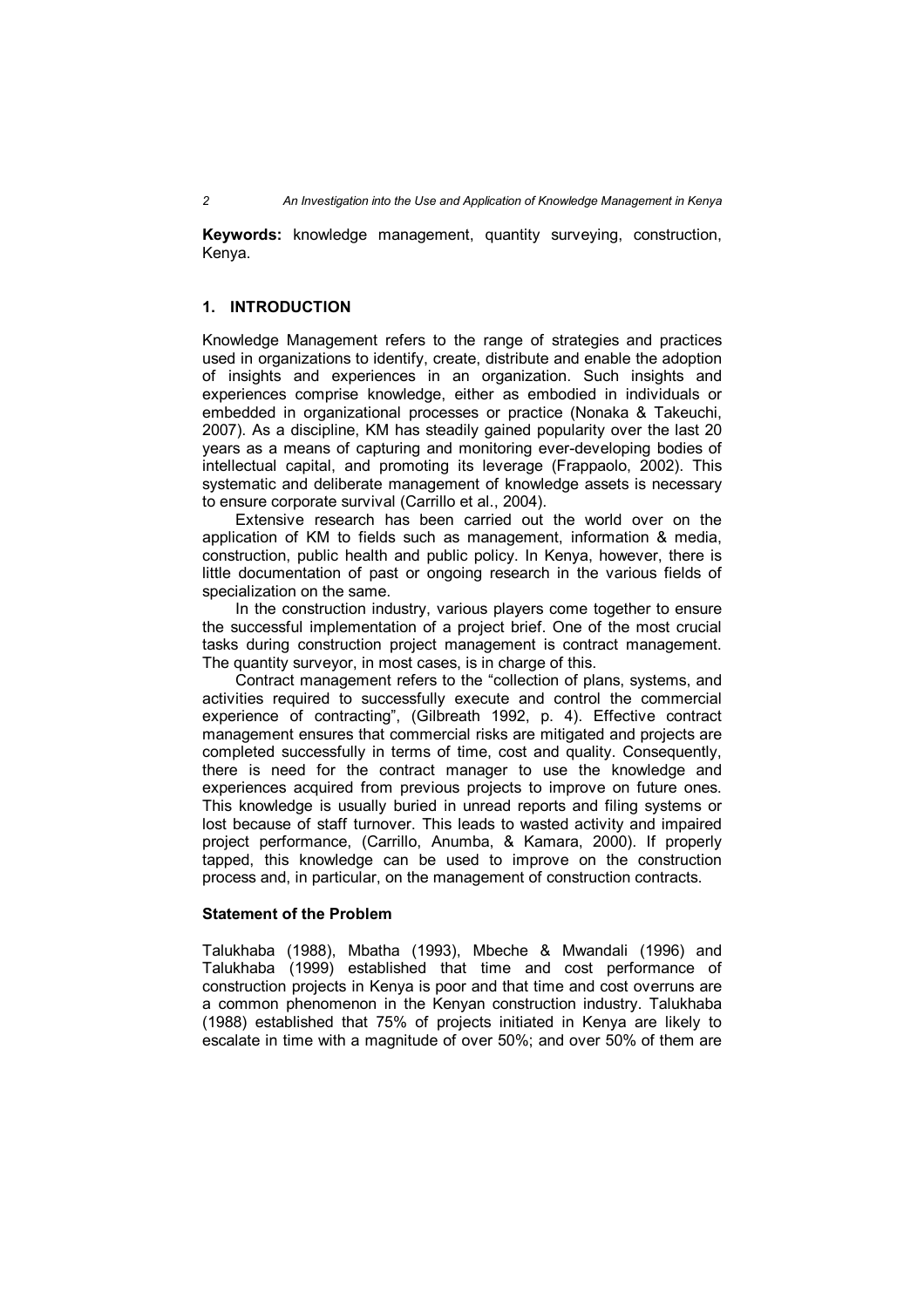likely to escalate in cost with a magnitude of over 20%. This was attributed to poor management of the construction process by the parties involved.

The construction process is managed, in part, by contracts between the owner, the consultants and the contractors. This means that where construction contracts are not managed and administered properly, time and cost overruns are more likely to occur. EUCI (2009) notes that the management of a contract determines the outcome of any defect, delay, failure, and claim.

This study aimed at investigating ways in which contract management can be improved using the concept of KM to enhance the performance of construction projects in Kenya. This was on the premise that a construction project generates a wealth of information and experience which constantly flows between the project participants and their assistants (Frappaolo, 2002) and which can be used to improve subsequent projects. The study looked specifically at the quantity surveyor as a contract manager.

The study aimed at answering the following research questions:

- Are quantity surveying firms in Kenya aware of the knowledge resources in their possession?
- Are these quantity surveying firms managing these knowledge resources so as to improve the process of contract management?
- Which are the most appropriate KM strategies that can be applied to contract management by quantity surveying firms?

# **2. LITERATURE REVIEW**

# **2.0 Knowledge Management**

# **2.0.1 Introduction**

The term Knowledge Management was coined by Karl Wiig in 1986 (Beckman, 1999) as an attempt at harnessing the individual knowledge of members in an organization and applying it to business processes to create or improve economic value. KM emphasizes the reuse of previous experiences and practices, but its focus is on mapping these to the changing landscape of the market. In the case of contract management, this would mean applying knowledge acquired from previous projects to new ones. Nonaka & Takeuchi (2007) express a strong connection between knowledge creation and innovation in product and service development. They give examples of large Japanese companies such as Canon and Sharp which have relied on knowledge creation to foster longterm innovation and strong business performance.

Knowledge has certain unique characteristics. Day & Wendler (1998) and Wissenmanagement Forum (2003) identify the following:

 It is a prerequisite for human action hence it is intrinsically linked to people;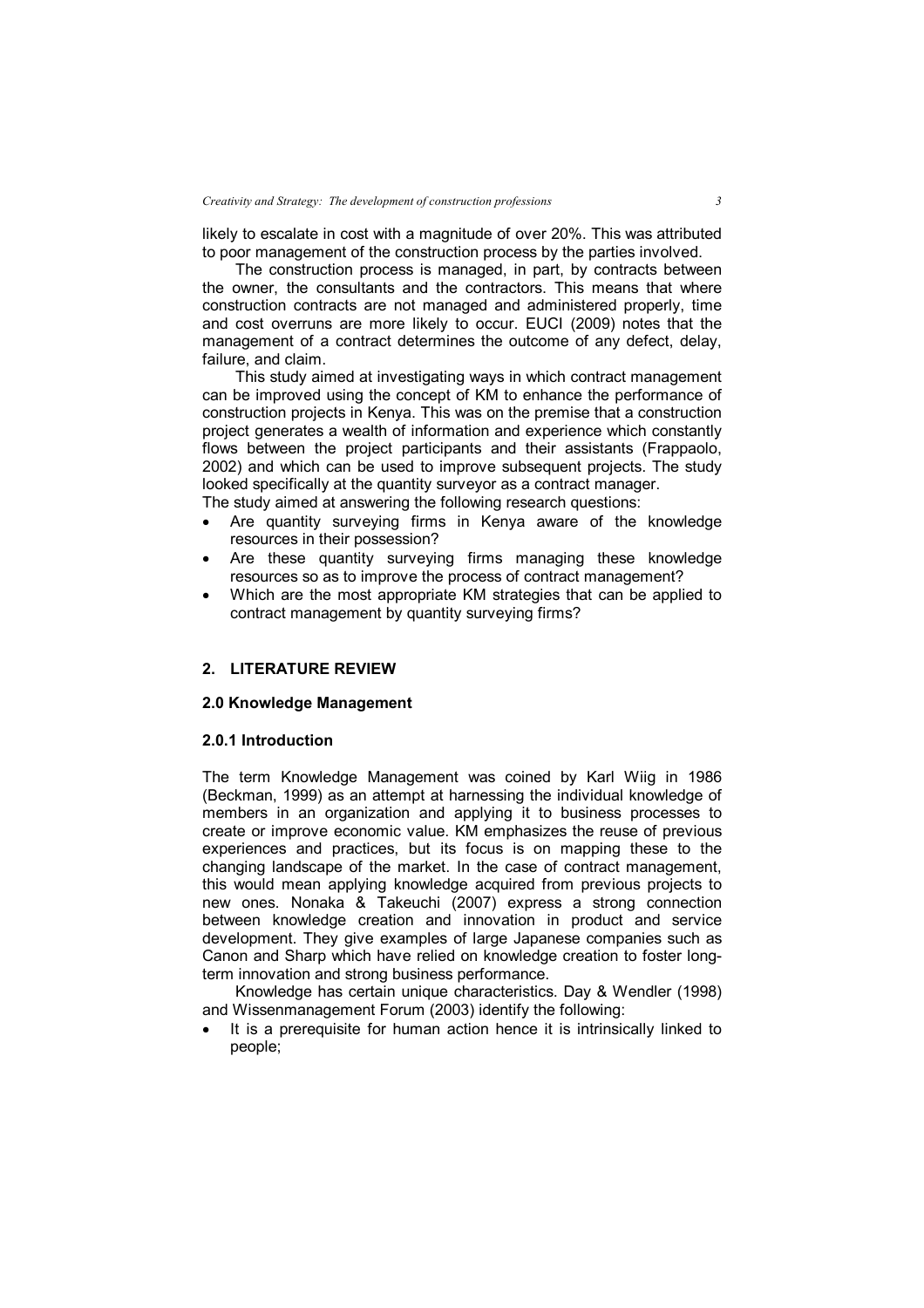- It is created dynamically (through changes to cognitive structures);
- It tends to remain in people's heads because it comprises personalized experiences and is, therefore, difficult to transfer;
- It tends to fragment as it grows; "Today's special skill could be tomorrow's common standard as fields of knowledge grow deeper and more complex";
- It is in constant flux as more is created each day;
- The value of knowledge is difficult to quantify and it is unpredictable on who will benefit most from it;
- It tends to be specific as it is created within a certain context. For instance, knowledge created in the process of contact management will be useful only within that same context:
- Knowledge can be considered subjective; even within a firm, employees may disagree on what is useful knowledge.

Due to its dynamic nature, how knowledge is captured and implemented will determine its usefulness. Dataware Technologies (2006), point out that Information Technology is crucial to successful KM implementation, but Sena & Shani (1999) and Egbu (2008) note that knowledge sharing need not necessarily involve huge capital investment or IT systems. Focus can be placed on other areas of a firm's business. According to Wiig (1999, p. 3-2): 'some companies focus on knowledge sharing among individuals or on building elaborate educational and knowledge distribution capabilities. Others foster environments in which their employees can be innovative and creative. Still, others pursue building and exploiting intellectual capital to enhance the economic value of their enterprise.'

# **2.0.2 Knowledge Management Application and Use**

Frappaolo (2002) states that the key KM applications are based on a model that sees the role of KM as that of sharing knowledge in an organisation in such a way that each individual or group understands the knowledge with sufficient depth and context so as to apply it effectively in decision making and innovation. He enumerates the following KM applications:

- Intermediation: This is the connection between knowledge and the people. It refers to the brokerage function of bringing together those who seek a certain piece of knowledge with those who are able to provide that piece of knowledge.
- Externalization: This refers to the process of capturing knowledge in an external repository and organising the knowledge according to some classification framework. Capture can take the form of a database, a document or a videotape.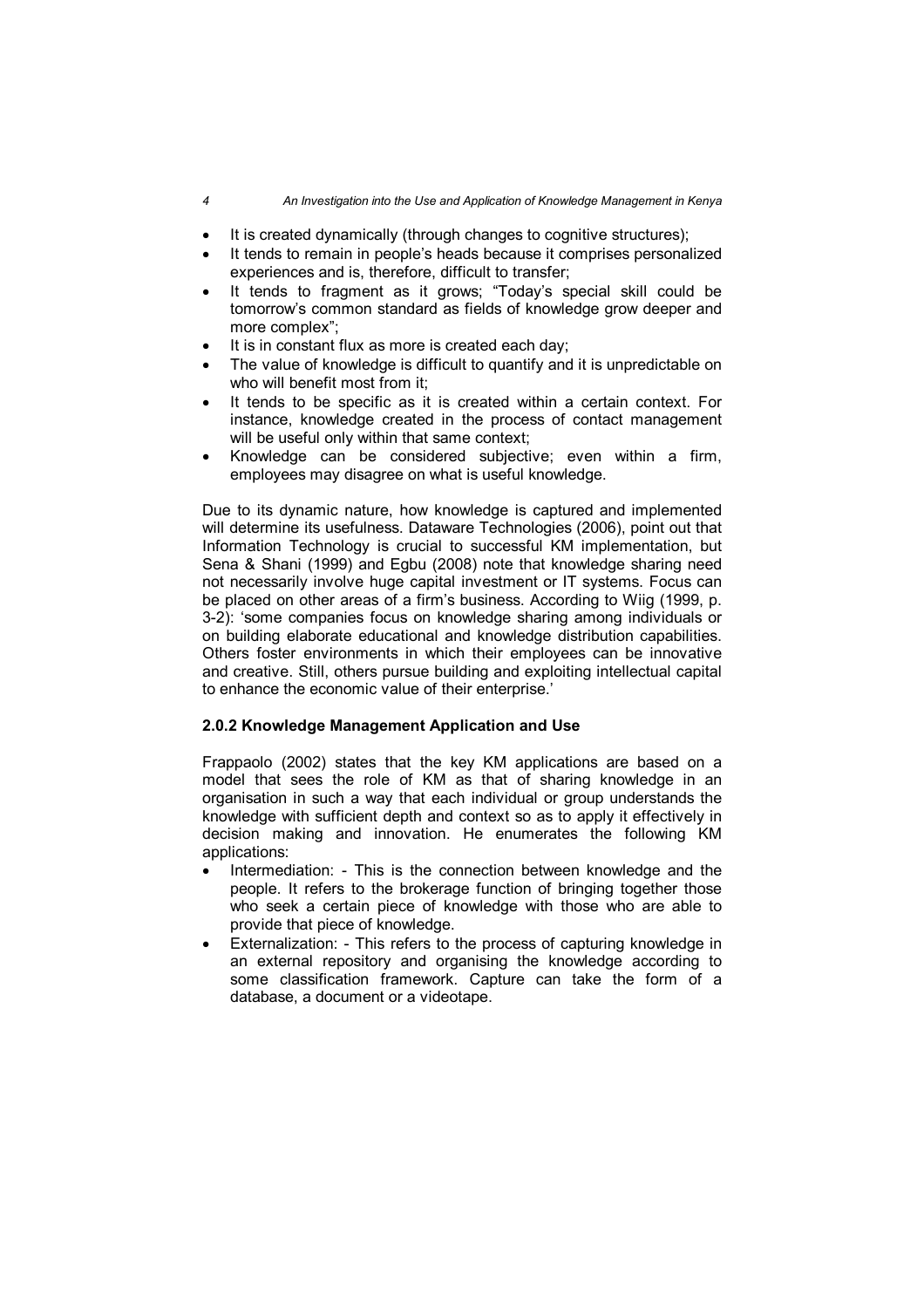*Creativity and Strategy: The development of construction professions 5*

- Internalization: This is the extraction of knowledge from an externalised repository, and filtering it to provide personal relevance to the knowledge-seeker.
- Cognition: It is the process of making or mapping decisions based on the available knowledge. In its simplest form, cognition is achieved by applying experience to determine the most suitable outcome to an unprecedented event, opportunity or challenge.

There are various KM strategies/processes available to firms to help the successfully make the applications above. The different KM strategies are means of helping companies develop knowledge as a source of valuecreation, redirecting their attention away from capital, natural resources and labour (Earl & Scott, 2000). Four core KM processes can be distilled from the eight-stage process proposed by Beckman (1999):

- Knowledge Creation
	- This could be done through the:
	- $\circ$  acquisition of external knowledge, for example through mergers, recruiting new personnel, acquisition of patents and the use of consultants.
	- o establishment of integrated project teams that include clients.
	- o application of "lessons learned" as well as "methods to elicit tacit knowledge".

#### Knowledge Capture and Storage

This could be through manuals, databases, case studies and reports. This is explicit knowledge. Knowledge will also be stored in the memories of the company's employees (tacit knowledge).

# Knowledge Sharing

This is facilitated by various tools and methods which include information technology applications like the internet and the company intranet. Dataware Technologies (2006) also lists document management systems, information retrieval engines, data warehouses and data mining tools as other forms of knowledge distribution. (Egbu, 2008) states that storytelling is also an important way in which people share knowledge. A common language, training on the job and mentoring are also key aspects of knowledge distribution.

#### Knowledge Application

This is the most essential task of KM. Successful application of KM can only be done after the prejudice of barriers within the firm have been overcome.

Despite the various theoretical advantages of applying KM in firms and to processes, this may not always be easy. Difficulties may be encountered in doing so. Carrillo et al. (2004) and Kagiri (2008) cite the following as the major barriers to the implementation of KM in construction companies: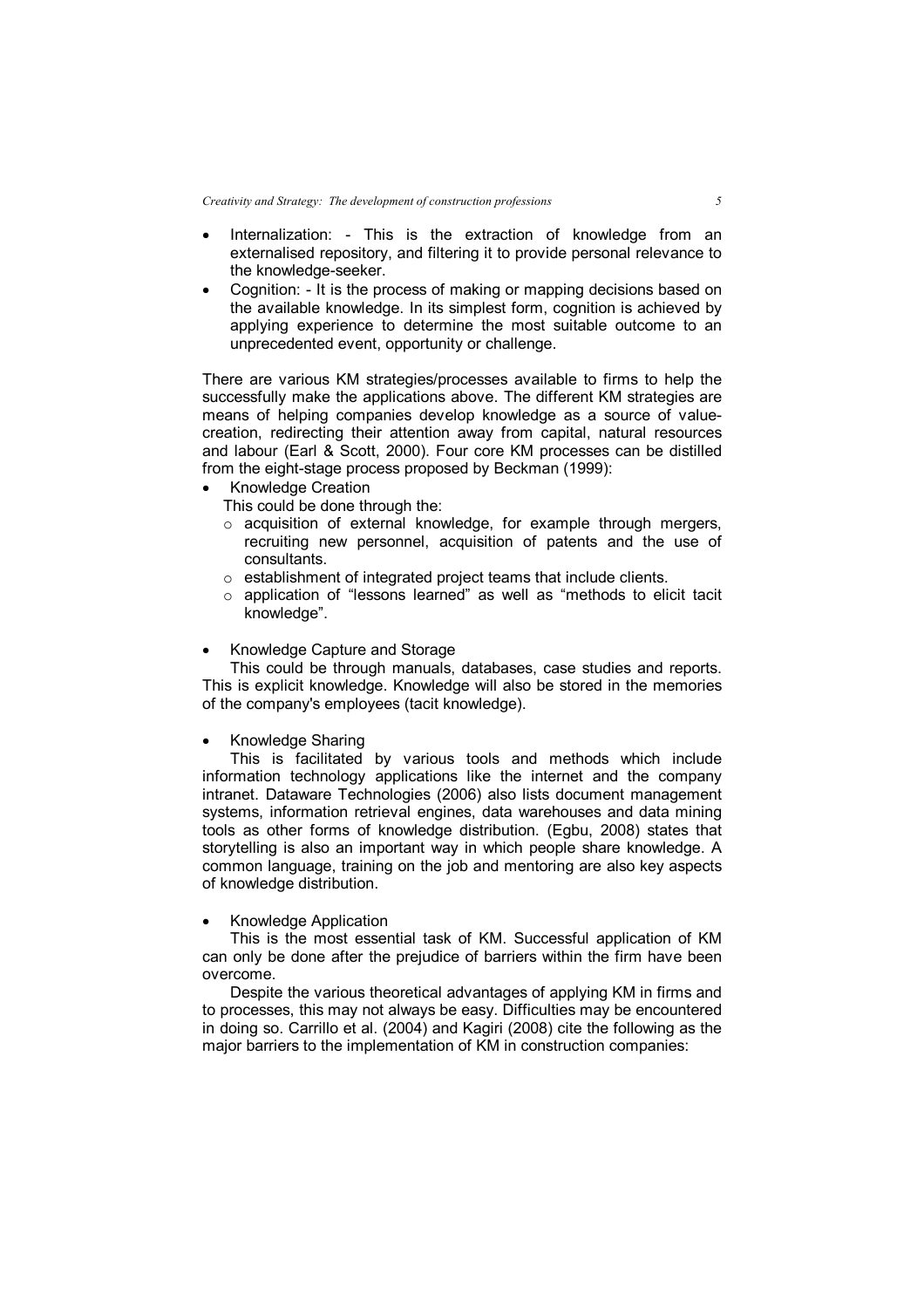- $\circ$  Lack of time: The pressure to deliver products under a very tight schedule does not always permit a knowledge-sharing culture;
- $\circ$  Lack of agreed standard work processes: This is a recurring problem in the construction industry;
- $\circ$  A negative organizational culture both at the firm and project level is also seen as a significant barrier to the implementation of KM. This is usually the case where small teams are formed and little communication takes place between them and where these are unwilling to admit the existence of a problem;
- o Lack of a dedicated staff or department to KM in firms;
- Where an organization has a top-down structure, only the top management is considered capable of generating knowledge. Any knowledge generated by lower level employees can be easily disregarded;
- o Lack of both social and analytical skills among the employees in an organization. These two skills are crucial for the knowledge manager and any other person and any other person interested in developing the bodies of knowledge in any organization;
- o Protracted efforts by firms to keep the knowledge they possess secret in an attempt to maintain a competitive advantage. This is contrary to the main focus of KM;
- o Lack of, or low investment, in information technology by a firm. Lack of any form of a computerized KM system constrains knowledge sharing and distribution.

# **2.0.3 Knowledge Outcomes**

Prusak (2000) proposes a measure of the effectiveness of the KM activities to entail checking whether:

- there is any improvements in the speed of a knowledge work process (for example, new product development);
- there are any improvements in the overall cycle time for new products;
- the rate of customer retention and any measurable corporate reputation has improved;
- there are any improvements at the rates in which future sales are won;
- there is an improvement at the rate at which new sales people become effective.

# **2.1 Construction Contract Management**

Construction contract management is an attempt at controlling the cost, schedule and technical performance of major construction projects using contract documentation. The contracting process begins with the inception of a need to contract for outside services and a determination of the scope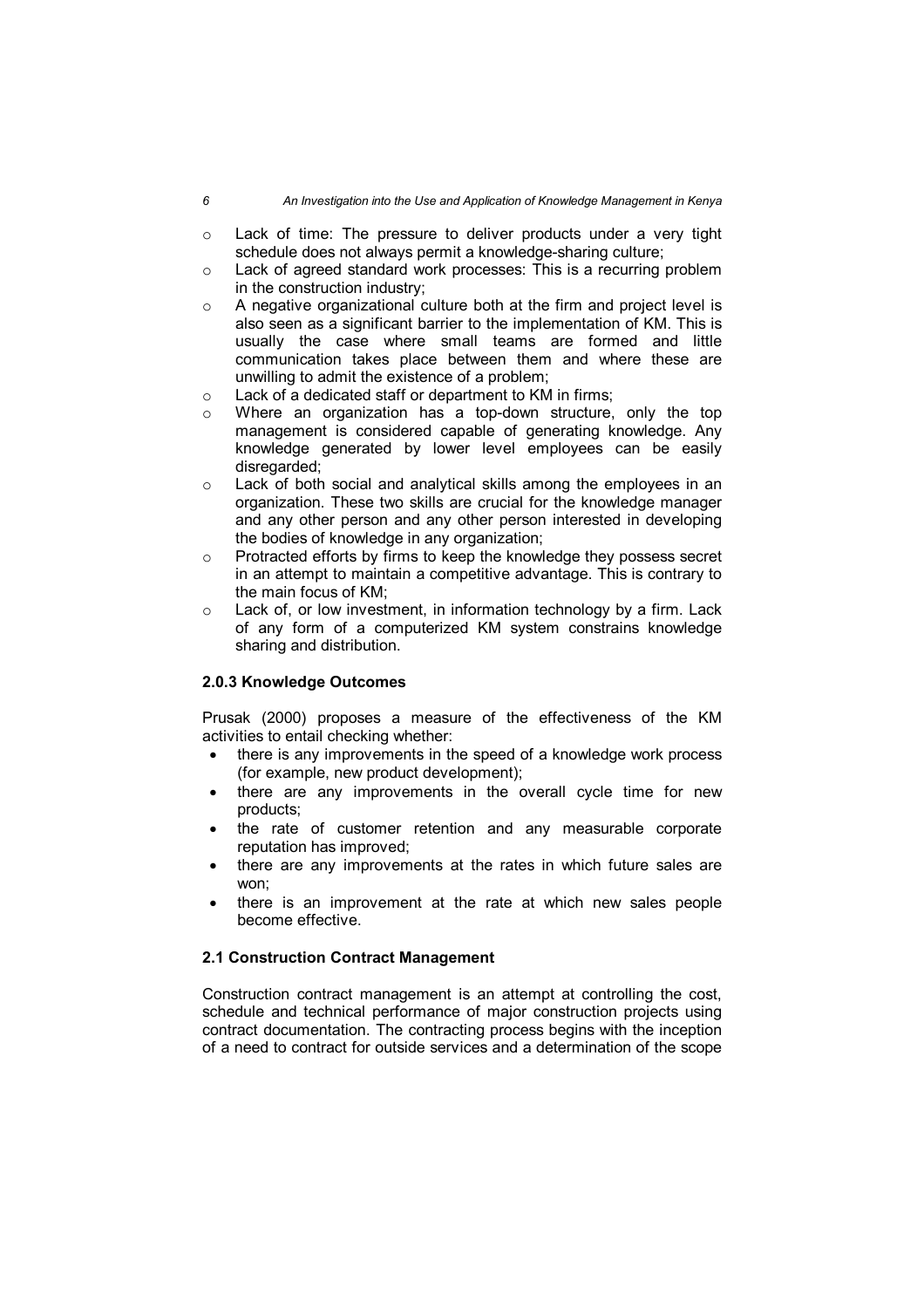of work and continues through to the completion of contracted performance, final payment and acceptance, and formal contract closeout or termination (Gilbreath, 1992). The four major phases of any construction contract are:

# **Contract Planning**

This refers to the stage where critical decisions concerning the content and management of construction contracts are made. It is an integral part of a broader overall project plan. Keane & Caletka (2008) point out that planning as a systematic function is a principle cornerstone of effective construction contract management.

### **Contract Formation**

This is the stage where an attempt is made to secure fair and equitable contracts that are well-defined and priced, that protect the interests of the contracting parties and contain enforceable compliance controls and can be properly administered. It entails: developing contract documents; bidder qualification and selection; issuing requests for proposals (RFPs); bid receipt and evaluation; and contract award.

# **Contract Administration**

This refers to the collection of processes, responses to events and controls which are employed during the entire contract period to ensure its efficiency. Contract administration begins with signing of the contractual documents and continues throughout the performance period, and ends with the formal termination of the contractual relationship (Gilbreath, 1992). In this period the contractor's submittals are checked, proper contract filing and recording is done (Kwakye, 1997) and back-charges, change orders and claims are dealt with. At contract close-out, whether upon completion of the work or due to a termination of the agreement because of other reasons such as a breach of the contract, each party's fulfillment of the contractual 'deliverables' is examined (KPMG, 2011).

# **Contract Monitoring**

This term refers to a formal program of contract reporting and auditing. It includes activities such as 'inspection of the contractor and subcontractors cost reporting systems, purchasing documents, payroll records, employee timesheets, bank records, invoices and operations logs', (KPMG, 2011, p. 2). Contract reporting and auditing are two common tools utilized at this stage. Contract reporting is used to check whether the contracting process has been a success while contract auditing refers to an examination of contract activity, controls, or charges to determine if they are correct, effective, prudent and/or adequate. It can be an effective tool in eliminating wasteful spending and cost overruns (KPMG, 2011) and will vary by circumstance, type of client and type of contract.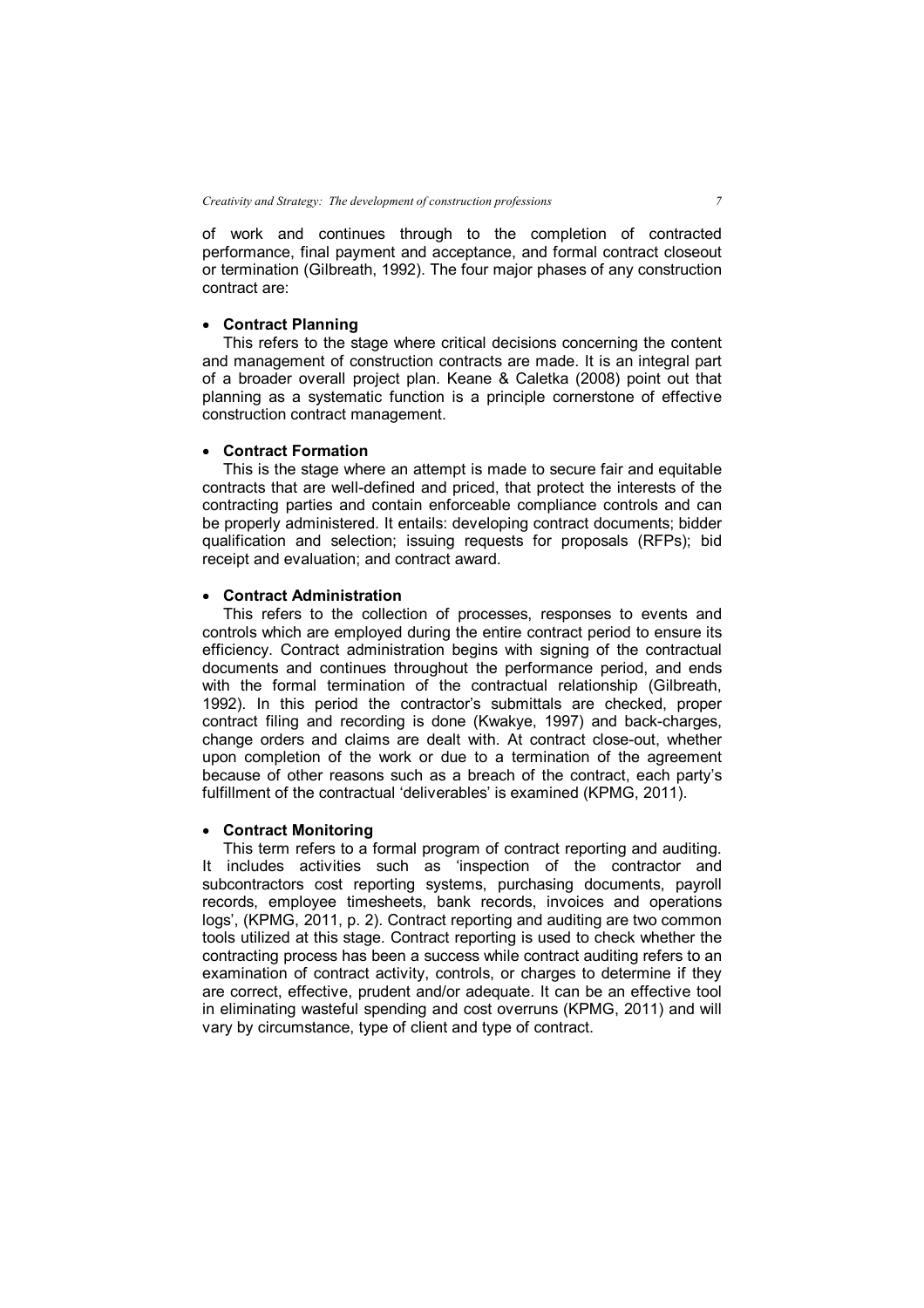#### *8 An Investigation into the Use and Application of Knowledge Management in Kenya*

# **2.1.1 General Nature of Construction and the Construction Industry**

Major construction projects represent some of the largest and most complex undertakings known. What is often overlooked when viewing a massive structure is the intricate web of commercial transactions, business arrangements, and the management challenges that were required (Gilbreath, 1992). Construction activities cover a range of loosely integrated groups of participants/organizations and sub-markets over a wide geographical area. Together, these contribute to the production, alteration, refurbishment, maintenance and repair of fixed capital. Carrillo et al. (2004) notes that these participants frequently disband upon project completion without carrying out post-project reviews and disseminating the lessons learnt. Egbu (2008) makes four observations regarding construction projects in relation to knowledge:

- People rely heavily upon communication to solve day-to-day problems;
- The industry values *experience* very highly and personal communication emerges as the most common way of transferring learning from experience;
- Most companies regard *training* as a means to improve on their existing knowledge;
- The industry finds it very *difficult to capture knowledge* gained from experience.

 This implies that even though a lot of knowledge is generated during a construction project, it is not easy to quantify and effectively pass it on to the other project participants.

# **2.2 Application of KM to Construction Contract Management**

The implementation of KM strategies varies from firm to firm given the unique needs and environments of each of them (Wiig, 1999). Kagiri (2008) outlines eight basic aspects necessary for successful implementation of KM:

- The top management should incorporate KM into the broad vision of the firm;
- The firm should have a "targeted KM focus" which enables it to establish a KM culture based on the nature, strengths and weaknesses of the firm's knowledge assets;
- A specific person or professional team should be in charge of implementing the KM practices;
- The firm should regularly assess the impacts and benefits of their KM efforts;
- The firm should put in place incentives to encourage the employees to use the KM system;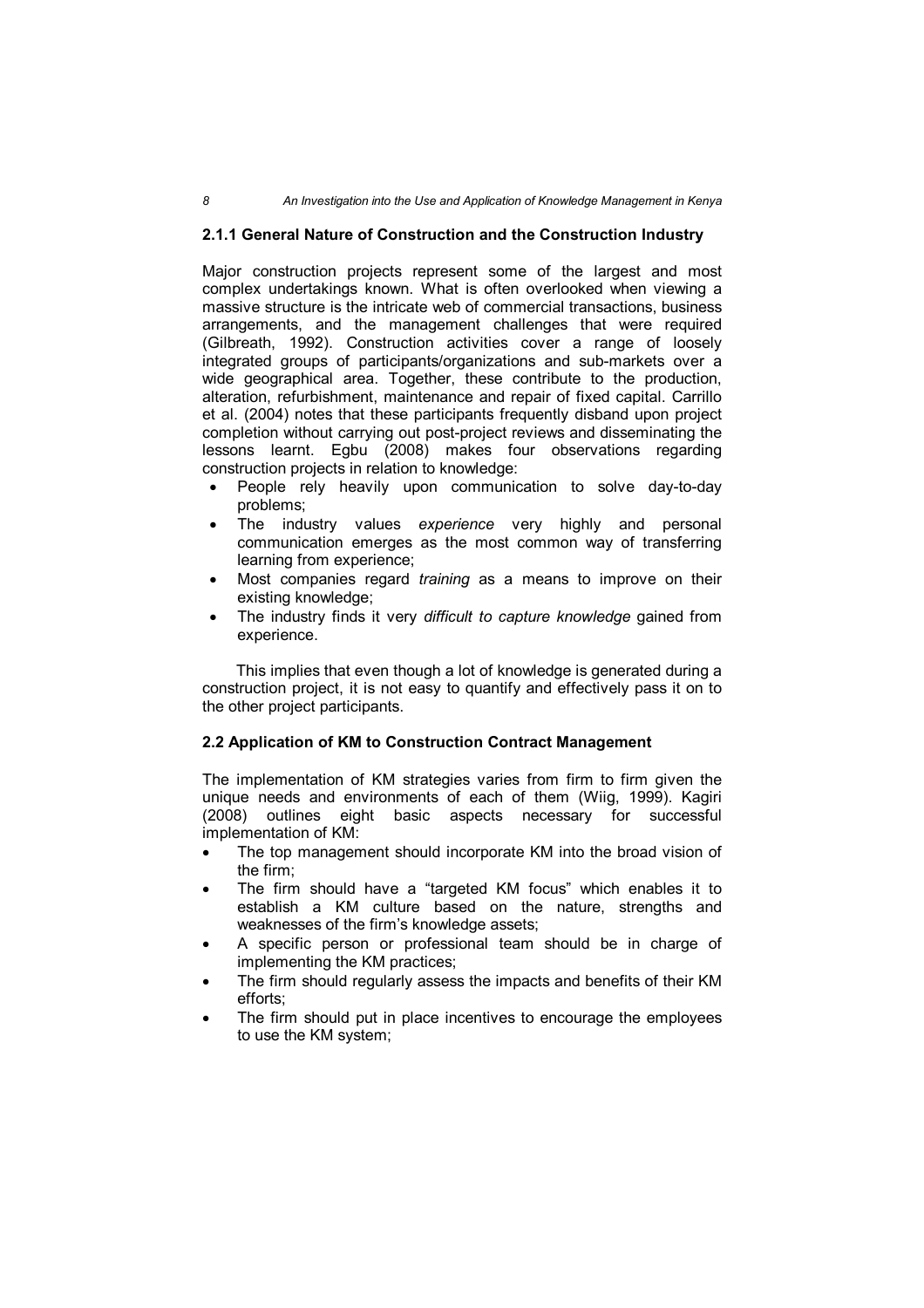*Creativity and Strategy: The development of construction professions 9*

- The KM system to be made familiar to all the employees in the firm;
- To develop a successful KM culture, employees have to be empowered and motivated to act intelligently;
- A firm with a KM vision and strategy should incorporate KM in all its aspects.

KM strategies can be applied to the following aspects of construction contract management:

Pre-Bid Conferences and Site Visits

The minutes of all pre-bid meetings, if any, should be filed and recorded. The questions raised by bidders during these meetings can be used later to improve on the contents of the Requests for Proposals (RFP) for future projects. Contractor feedback to contract documents or contract formation procedures is also very important in getting rid of unreasonable, unclear or unnecessary terms from the RFP documents.

• Bid Evaluation Process

The results of a bid evaluation, its contents and the data leading to an award recommendation should be documented. This will save the project team valuable time in case an agreement is not reached with the apparent successful bidder and the process has to be repeated with the other bids to make a choice. The contract manager can also keep a database on different contractors giving their reputation, past responsiveness to RFPs, their stability, community representation and the collateral relationship, if any, that they may be having with the client.

Use of a Fair Price Estimate

A fair price estimate is prepared by the quantity surveyor to serve as a benchmark for the when checking and evaluating the bids. This means that the quantity surveyor has to constantly have up-to-date records of the unit prices of the building elements for use in any new project.

• Contract Abstracts

Many construction contract documents are voluminous and locating their requirements can be difficult. Contract abstracts can be used to reduce the contract documents to their essential elements. These should be amended from time to time as the original contract documents are amended. Where the contract requires the contractor to submit items or documents for the owner's review and approval, a submittals checklist showing a list of what is due and when can also be used. This makes the retrieval of information easy and more accurate saving time and costs because of omitted items.

• Post-performance Evaluation

As part of the contract closeout process, an evaluation should be done of the contractor's performance by those who have dealt with him in the different aspects of the project. This information is useful when reviewing the contractor for future work. Field and administration personnel should also indicate improvements they recommend for future contracts of the same type. The contract and contractor evaluation should be done after all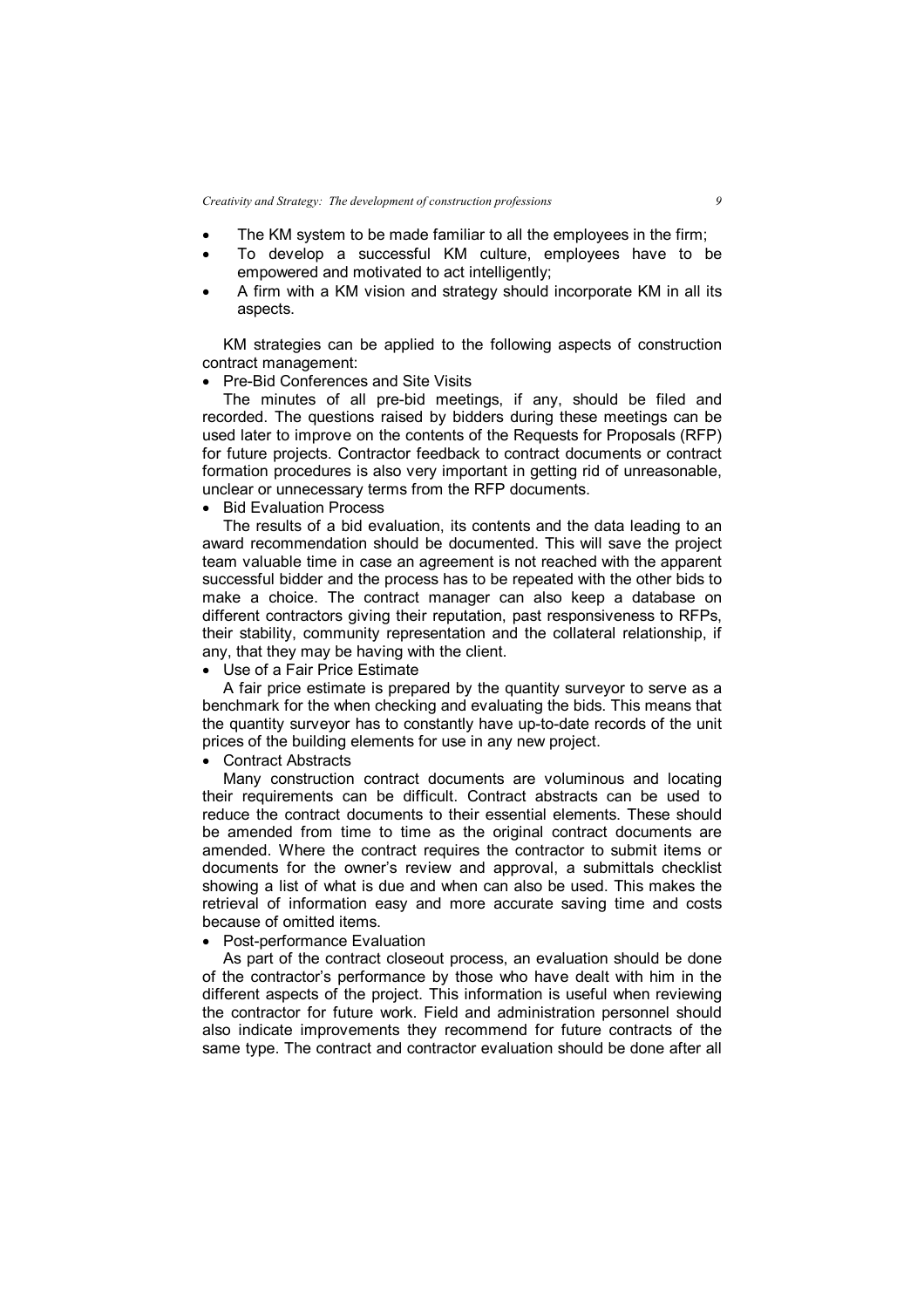the members of the consultants' team have been consulted to eliminate prejudice of one party over the contractor and to provide a more objective evaluation. Carrillo et al. (2004) suggest that this period be used by all the project participants to share their experiences even from projects not related to the one just concluded.

# • Contract Reporting

Contract reports are periodically generated during the entire contractual period and are used to indicate the commercial success or failure of the contracting process. These serve to isolate the problem areas in a contract and suggest the corrective measures. This information is then integrated with the other data used for the particular project and filed for early detection and prevention of the same problems should they be likely to occur in future projects.

In contract reporting, Kerzner (1998) suggests the use of a checklist of the key performance indicators to help understand the contracting status and performance:

# **Contract Formation**

- Number of qualified bidders, addenda issue and the number of responsive bidders compared with the number invited;
- Planned versus the actual dates of the formation activities;
- Frequency of use of the letters of intent;
- Average effective period of the letters of intent;
- Percentage of contract amounts priced as lump sum, unit price and cost plus;
- Deviations from planned pricing methods.

### **Contract Administration**

- Planned versus actual payments;
- Number of change orders;
- Percentage of change order cost to original contract prices;
- Number and amount of back-charges;
- Number and amount of claims;
- Percentage of change orders prices as lump sum, unit price and cost plus;
- Average elapsed time of identification of need for change, change approval, issuance of change order and payment;
- Owner time charges to contract administration tasks.

# **3. METHODOLOGY**

The aim of this study was to establish how the management of construction contracts could be improved and made more efficient using the concept of KM. Its main objective was to find out to what extent KM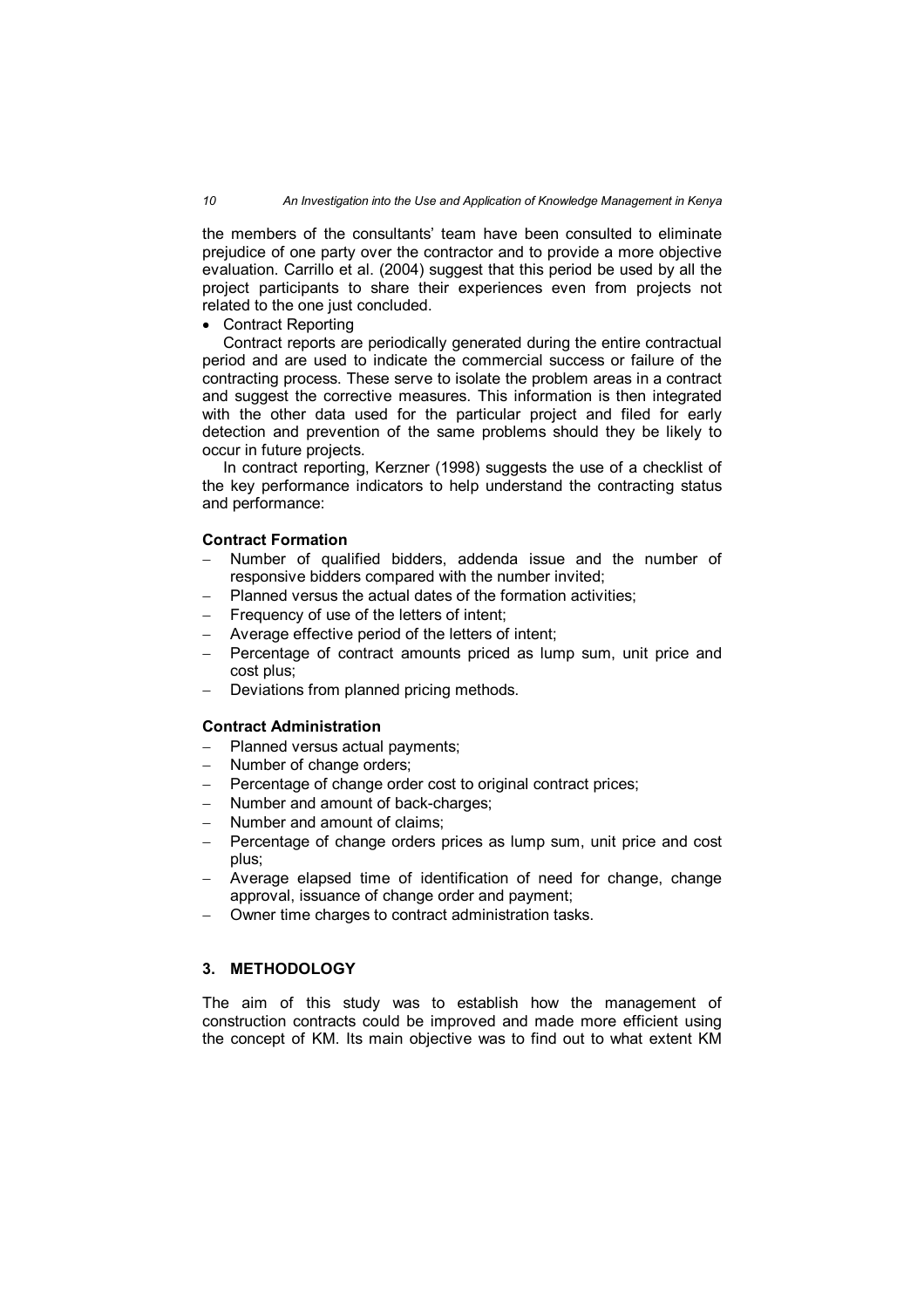was practiced by the firms under study and, specifically, its application to contract management. This was irrespective of whether these firms referred to these practices as KM or not.

Since KM as a tool of commercial effectiveness is a relatively new field of study (Beckman, 1999, Liebowitz, 1999 & Wiig, 1999), the research was exploratory in nature via a descriptive survey. The target population of the study was therefore all registered quantity surveying firms. The choice of the quantity surveyor over the other consultants involved in construction projects was because of the pivotal role they play in the administration of the construction contracts.

The study was carried out in Nairobi, Kenya. As per the June 2010 Board of Registration of Architects and Quantity Surveyors (BORAQS) Schedule 'D', there are 152 registered quantity surveying firms in Kenya. The study, however, considered only the firms based in Nairobi due to constraints of time and money.

### **Sample Size**

30 quantity surveying firms were used in the study. Simple random sampling was used to select the 30 firms from the numbered list provided by BORAQS. This was done by use of random numbers generated by a scientific calculator. The firms with the numbering on the list corresponding to random numbers generated by the calculator were selected for the study.

#### **Data Collection Instruments and Techniques**

Primary data was collected by use a survey method using structured questionnaires. The questionnaires were hand delivered to the 30 quantity surveying firms and covered general questions on the firm; *Knowledge Creation; Knowledge Capture & Storage; Knowledge Distribution; Knowledge Application;* and *General Remarks*. The questionnaire consisted of a mix of both open-ended and closed questions. Closedended questions were used to obtain information on which clear and concise responses were required and where the risk of ambiguity and misinterpretation of questions was considered to be higher. Open-ended questions, on the other hand, were used where in-depth explanations were required to be given on matters of practice and which were expected to vary from firm to firm based on their specific way of carrying out tasks.

## **4. FINDINGS OF THE RESEARCH**

The findings from this study on the extent of use of KM in contract management by quantity surveying firms are summarised below:

#### *4.1 Knowledge Creation*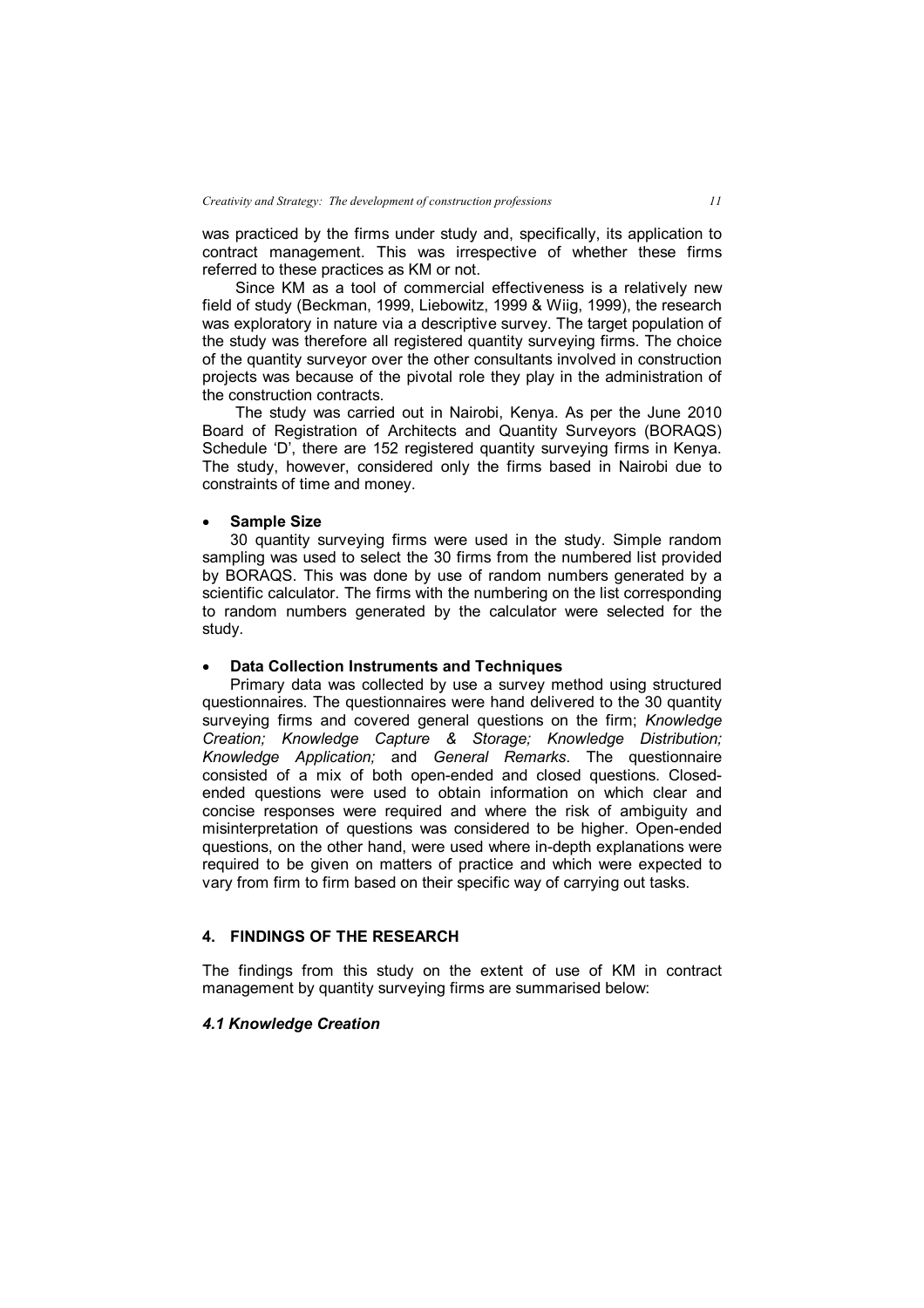#### *12 An Investigation into the Use and Application of Knowledge Management in Kenya*

The study established that the main sessions where most of the knowledge related to contract management is generated and shared are the design meetings, formal company meetings and regular updates from projects each selected by 25% of the firms. After-review seminars on completed projects were also shown to be important when it comes to documenting the experiences from projects and adding the documented information to the knowledge repositories in the firms. These sessions serve the purpose of creating knowledge because other than being normal meetings where the participants just discuss project progress, they also serve as brain storming sessions where the different consultants share ideas on how the project can be improved. Many ideas are generated as each participant gives his views from the perspective of his professional and social experiences.

The respondent firms were asked whether they have a KM policies and procedures manual. Only 25% of the firms had one. The lack of a policies and procedures manual indicates a lack of standard ways of doing things in the firms. This could impact negatively on the learning curve of new employees especially where they have to learn the routine tasks which are carried out by the firms. Documenting these tasks in a procedures manual makes it easier both to teach and learn these tasks. Of the firms that kept a procedures' manual, the manual was compiled from data gathered from design meetings, formal company meetings, site meetings, networking with other consultants and regular updates from projects. None of the respondents cited informal company meetings as a source of information for preparing the policies and procedures manual. This information is shown in Fig. 1.1 below:

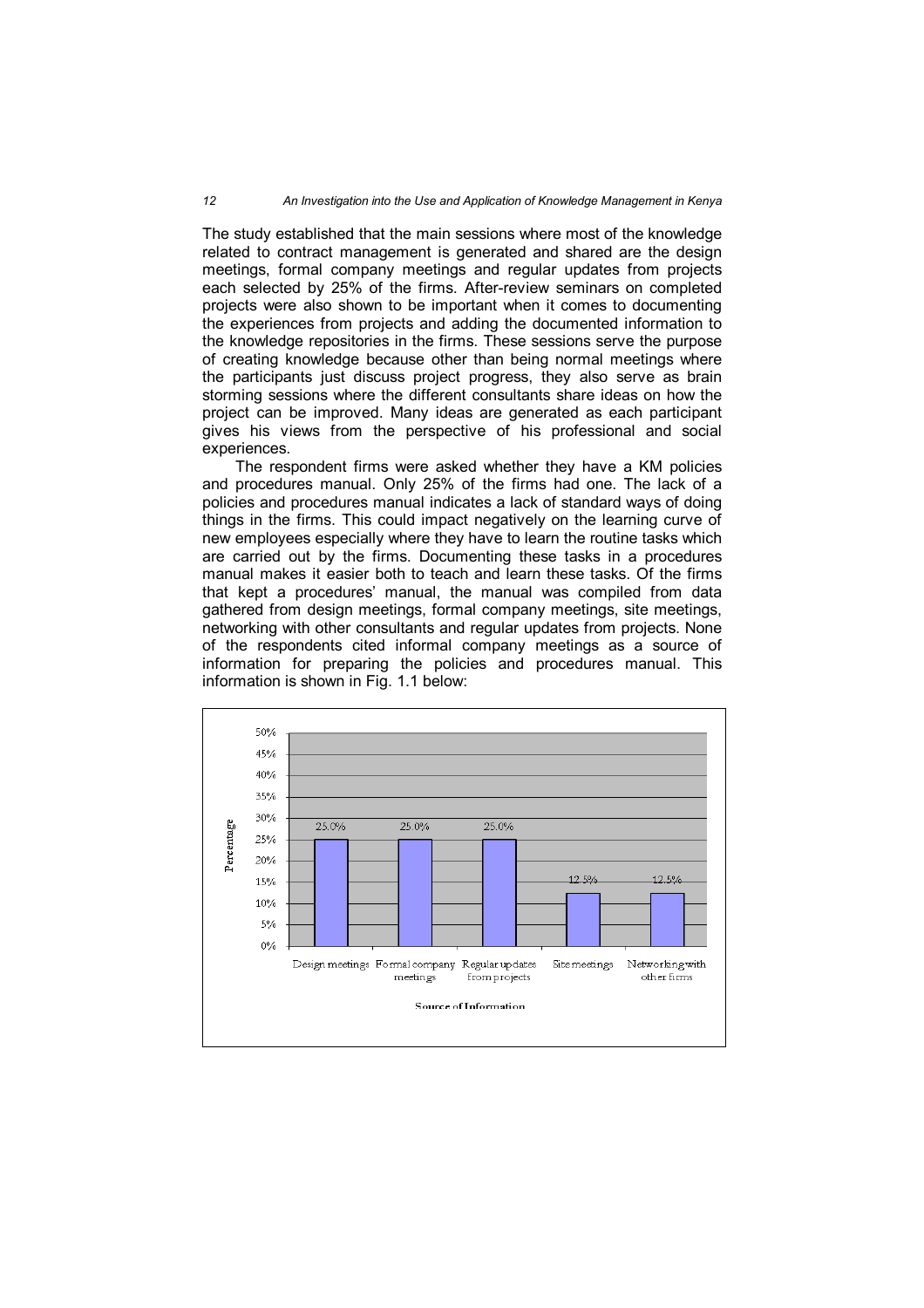#### **Source:** Field Survey 2011

#### **Figure 1.1** Source of information in policies and procedures manual

From the literature review, it was established that knowledge comprises personalized experiences and is in constant flux as more is created each day. This means that formal meetings alone may not be sufficient to capture all this knowledge. Informal meetings (such as lunch and tea breaks, team building sessions etc.) are useful tools for passing on this knowledge especially in firms where they are more frequent than the formal meetings. The fact that no documentation of the ideas generated and shared is done means that many useful ideas maybe lost during these sessions.

The employees in all the firms surveyed underwent some form of evaluation on the quality and efficiency of their work. 45% of firms base their evaluation the speed of completion of assignments; 26% base it on the accuracy of undertaken assignments regardless of the time taken to complete them; 19% base it on the employee's ability to generate and share knowledge with other people in the firm. This implies that these firms value the knowledge possessed by their employees and their ability to share it for the benefit of all in the firms. The responses under 'others' were given by 6.3% of the respondents. These included evaluations based on the overall quality of work; the satisfaction of the person who has carried it out; and the ability to pick out important occurrences in a specific project that are to be applied or considered by all other employees in similar future projects were considered important (Fig. 1.2 below).

For the firms to benefit more from KM, more emphasis should be placed on the employees' ability to generate and share knowledge with other persons in the firm. This will ensure that in their absence or when they leave the firm, the transition of work will be smoother between them and the new assignees.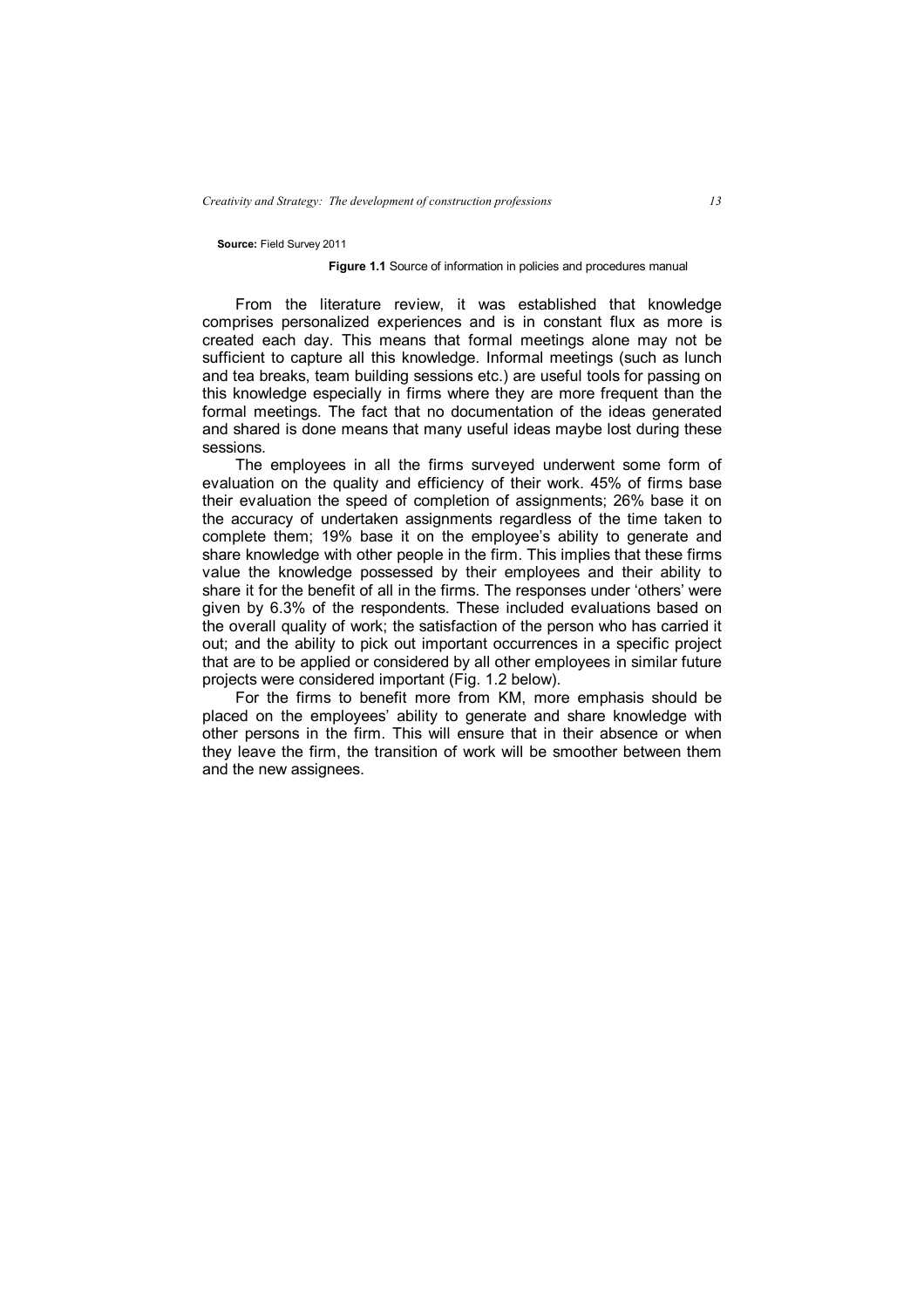

**Source:** Field Survey 2011

**Figure 1.2** Basis of employee evaluation

# **4.2 Knowledge Capture and Storage**

All the firms indicated that they carried out project reviews and extracted from these useful components which could be applied to future assignments. This was done based on contract reports generated throughout the life of the project. The study established that in 75% of the firms it is not company policy to record this information and the gathering and documentation of new information is done by the employees out of their own personal initiative. In 12.5% of the firms, the information is gathered and documented as a result of the firms' policies while rest (12.5%) document the information as a result of other incentives offered by the firms such as monetary rewards.

The fact that in 75% of the firms no requirement exists to record new experiences and skills acquired over the course of employment means that in these firms, there is a lot of information lost as the employees would see no need to do extra work which they are neither required to do nor are they being paid for. Of the firms where the information is gathered and recorded either as a result of the company policies requiring this to be done or as a result of the incentives offered by the firms, in 40% of them the information is recorded by the employed quantity surveyors; in 33.3% the recording is done by the administrative staff (secretaries) and in only 26.7% of them is the recording done by the firms' partners/ directors. This shows that the chief knowledge officers in majority of the firms are the employees (cumulative 73.3%) and not the owners of the firms. This implies the need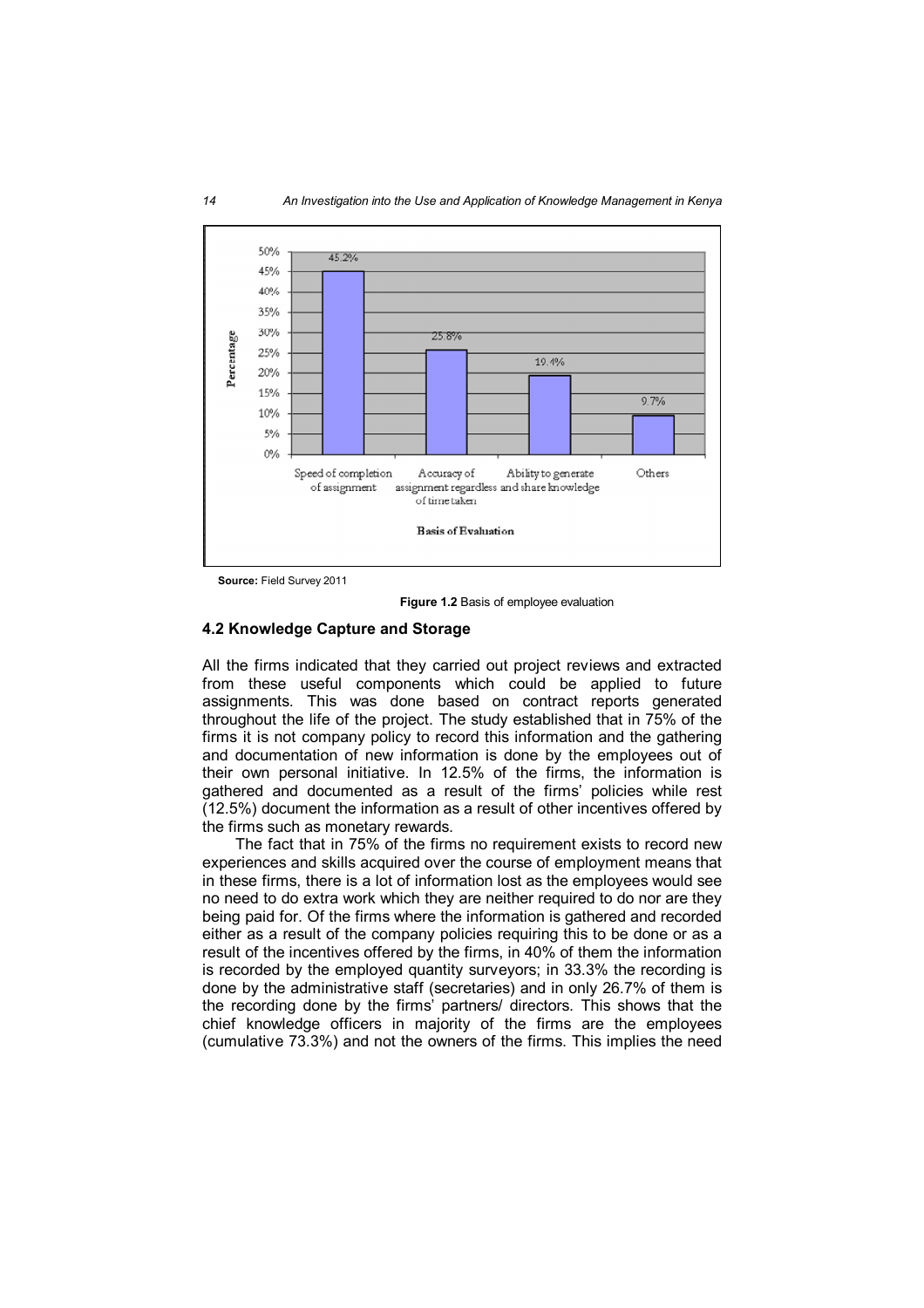to ensure a closer follow-up to ensure that this is done to prevent vital knowledge from being lost with staff turnover.

The study found that the main qualification of the person who is entrusted with the task of recording the above information was secretarial skills, selected by 38.5% of the respondents. 30.8% of them gave knowledge of quantity surveying practice as the main qualification while 23.1% of them selected management skills. Social skills were ranked the least important, selected by only 7.7% of the respondents. Technical knowledge (quantity surveying, managerial and secretarial skills) are important when documenting knowledge. Social skills are, however, even more important if the knowledge officer has to extract the knowledge I people's minds and make it available to other members of the firm. The social skills include human warmth and the ability to interact smoothly with all members of the firm. These deserve more emphasis when appointing a knowledge officer.

Quantity surveyors were found to have the highest rate of turnover with 62.5% of the firms surveyed indicating that they work in them for an average of 1-3 years. None of the firms surveyed retained their quantity surveyors for more than 9 years. The majority (62.5%) of administrative staff, on the other hand work in the firm's 7-9 years. This shows that, on average, the secretaries stay in a firm for almost 3 times as long as the quantity surveyors. In all the firms surveyed, it was established that all other types of staff members (support staff, such as drivers, messengers, cleaners) work for them for more than 9 years (see Table 1.1).

| <b>Employees</b>                         | Percentage duration of employees in the firms |               |               |              |
|------------------------------------------|-----------------------------------------------|---------------|---------------|--------------|
|                                          | $1 - 3$ years                                 | $4 - 6$ years | $7 - 9$ years | $>$ 10 years |
| Quantity surveyors                       | 62.5%                                         | 25.0%         | 12.5%         | $0.0\%$      |
| Administrative staff (secretaries)       | $0.0\%$                                       | 12.5%         | 62.5%         | 25.0%        |
| Support staff (drivers, cleaners<br>etc. | $0.0\%$                                       | $0.0\%$       | 0.0%          | 100.0%       |

**Source:** Field Survey 2011

#### **Table 1.1** Employee retention

This implies that in firms where proper systems to capture and store knowledge are not in place, the quantity surveyors pass through them, gather experience and leave with that experience. The owners of the firms, therefore, have to start fresh training for new employees who join the firm and the cycle is often repeated. The support staff, on the other hand, spend a longer period with the firms but rarely contribute to the technical aspects of quantity surveying practice in the firms.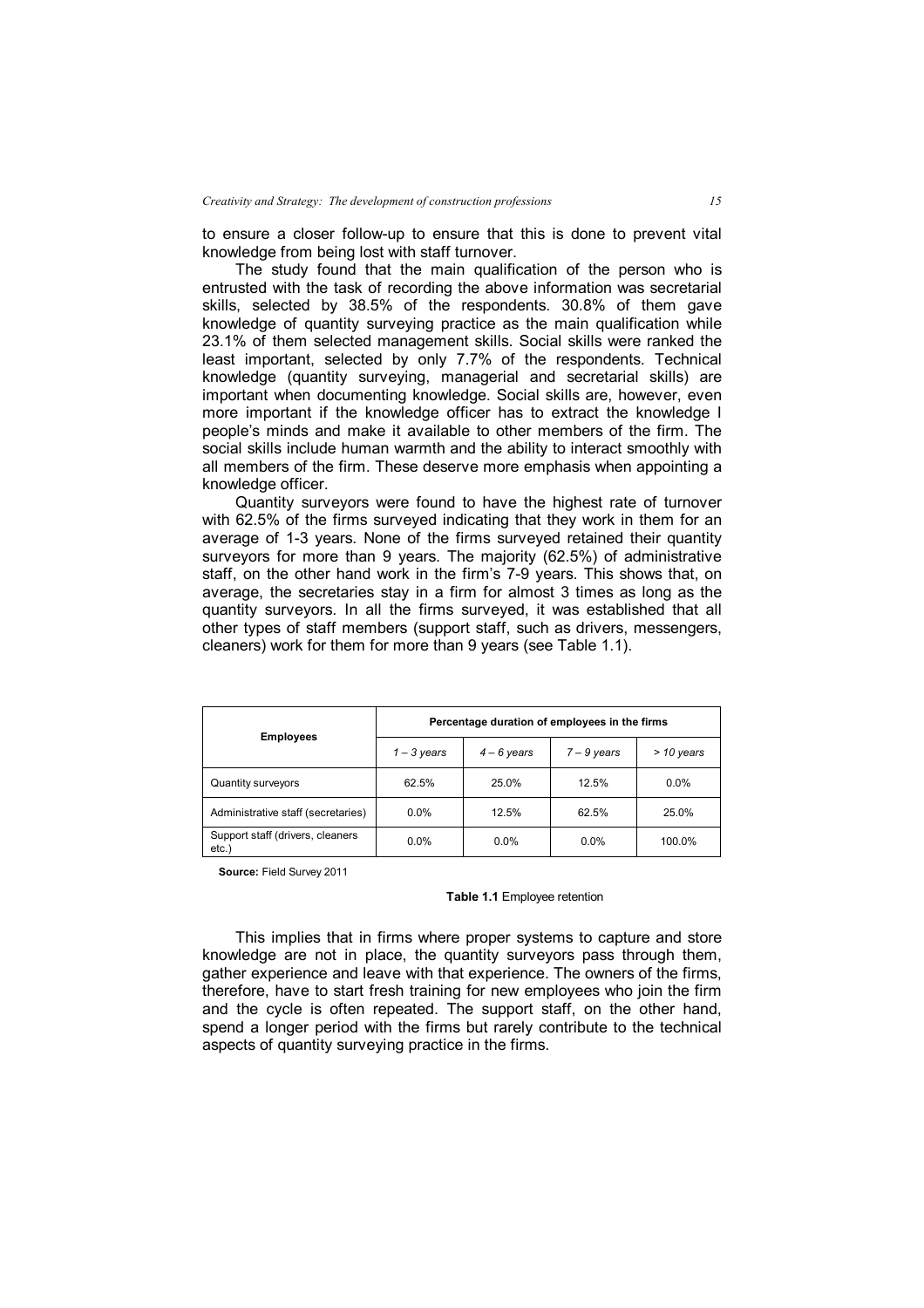*16 An Investigation into the Use and Application of Knowledge Management in Kenya*

The study also established that all the firms used a combination of at least two forms of data storage out of the three cited, that is computer databases, manual filing systems and the intranet/ internet. Looking at the different forms of storage individually, computer databases were used by 50% of the firms, manual filing systems by 38.1% while the intranet/internet was used by 11.9% of the respondent firms. Manual filing systems are still used by a large number of firms with the attendant risk of data storage disorganisation which could lead to loss or misplacement of vital data. A lot of time is also spent when searching for information where indexing is not (properly) done. Investment in information technology is crucial and beneficial as long as backup and security measures have been taken into account.

# **4.3 Knowledge Distribution**

The study found the main tools of distributing information in the respondent firms to be informal conversations, telephone, internet/intranet, emails and internal memos, and formal written requests to the knowledge keeper. The frequency of use of these tools is shown in Fig. 1.3 below.

Training programs are also used to transfer knowledge on certain aspects of their practice from the more experienced members to the less experienced ones. The study established that 87.5% of the firms have some form of training program for their employees. The most commonly used form of training is mentoring (38.5%) followed by apprenticeship (30.8%). 23.1% of the firms surveyed use internal training courses for their employees while 7.7% employ external training courses such as those organised by the Board of Registration of Architects and Quantity Surveyors (BORAQS), the Architectural Association of Kenya (AAK.) and the Institute of Quantity Surveyors of Kenya (IQSK) and other forms of Continuous Professional Development. These training methods were always used whenever an employee began a job he/she was doing for the first time. Mentorship and apprenticeship include sessions of story telling where the more experienced members of the firms share their experiences in informal settings, sometimes not even work related. This helps in the learning process as the barriers of formalities are done away with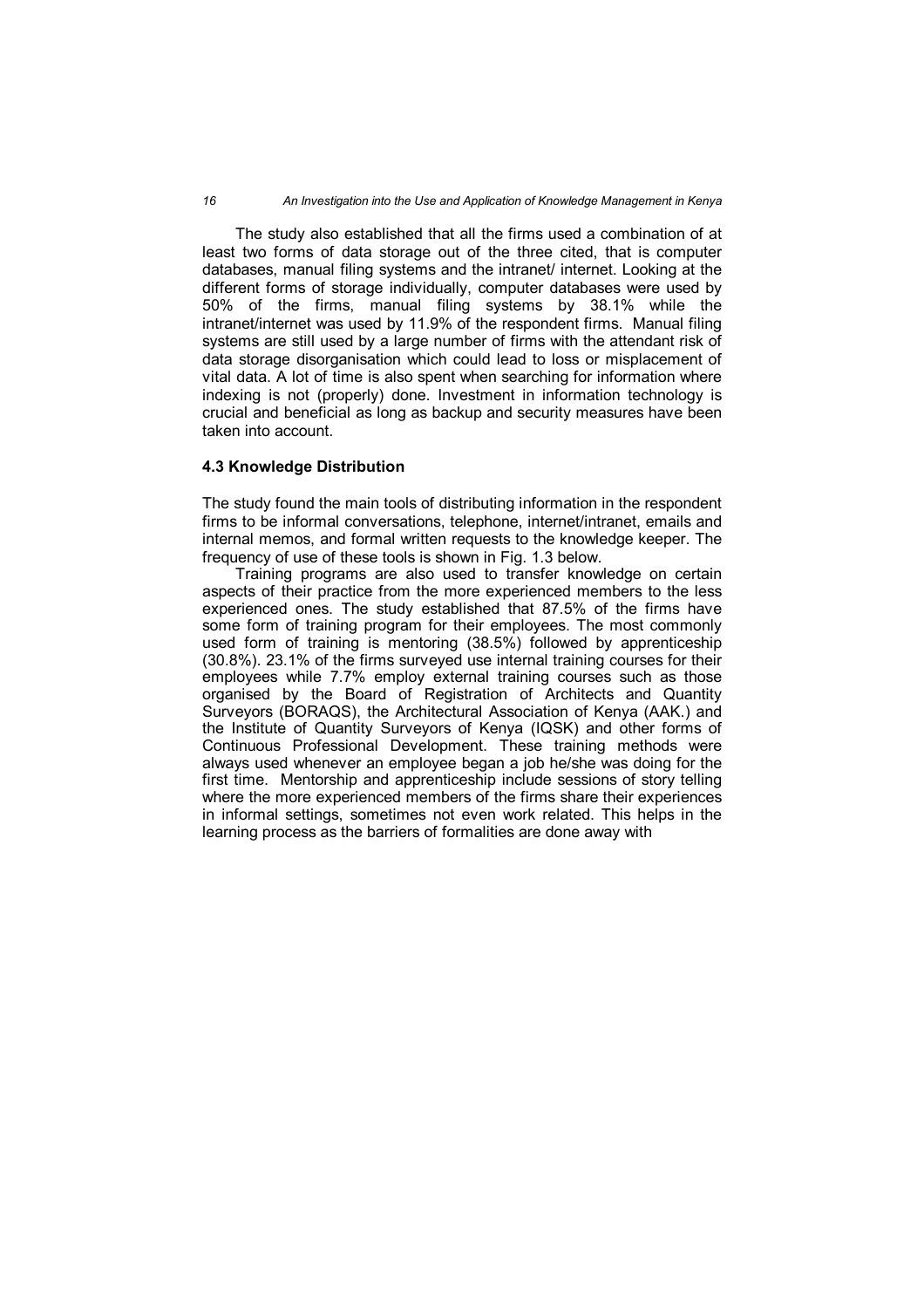

**Source:** Field Survey 2011

**Figure 1.3** Frequency of use of different tools of knowledge distribution

#### **4.4 Knowledge Application**

The firms surveyed had different ways of monitoring whether the knowledge they possess is being made use in tackling the challenges experienced in the course of a project. 55.6% of the firms monitored whether the firm's knowledge is being used by having work done by any member of staff reviewed by another. 33.3% of the firms monitor the time taken to complete the projects as an indicator as to whether their knowledge is being utilised while only 11.1% monitor daily information requests to the knowledge keeper as a means of monitoring whether the knowledge they possess is being used and applied in the new projects. Monitoring requests to the knowledge keeper is the most accurate way of monitoring KM processes in a firm but also the most difficult especially where there are a number of knowledge keepers on different aspects of the firm's practice.

Twenty-five per cent (25%) of the respondent firms offer incentives such as cash rewards to encourage their employees to use the knowledge contained in its repositories. In 37.5% of the firms, it is company policy for the employees to make use of the knowledge repository while in 37.5% of them there are no specific forms of encouragement offered to the employees to make them make use of the available knowledge. This means that in these firms, a lot of information could be collected but this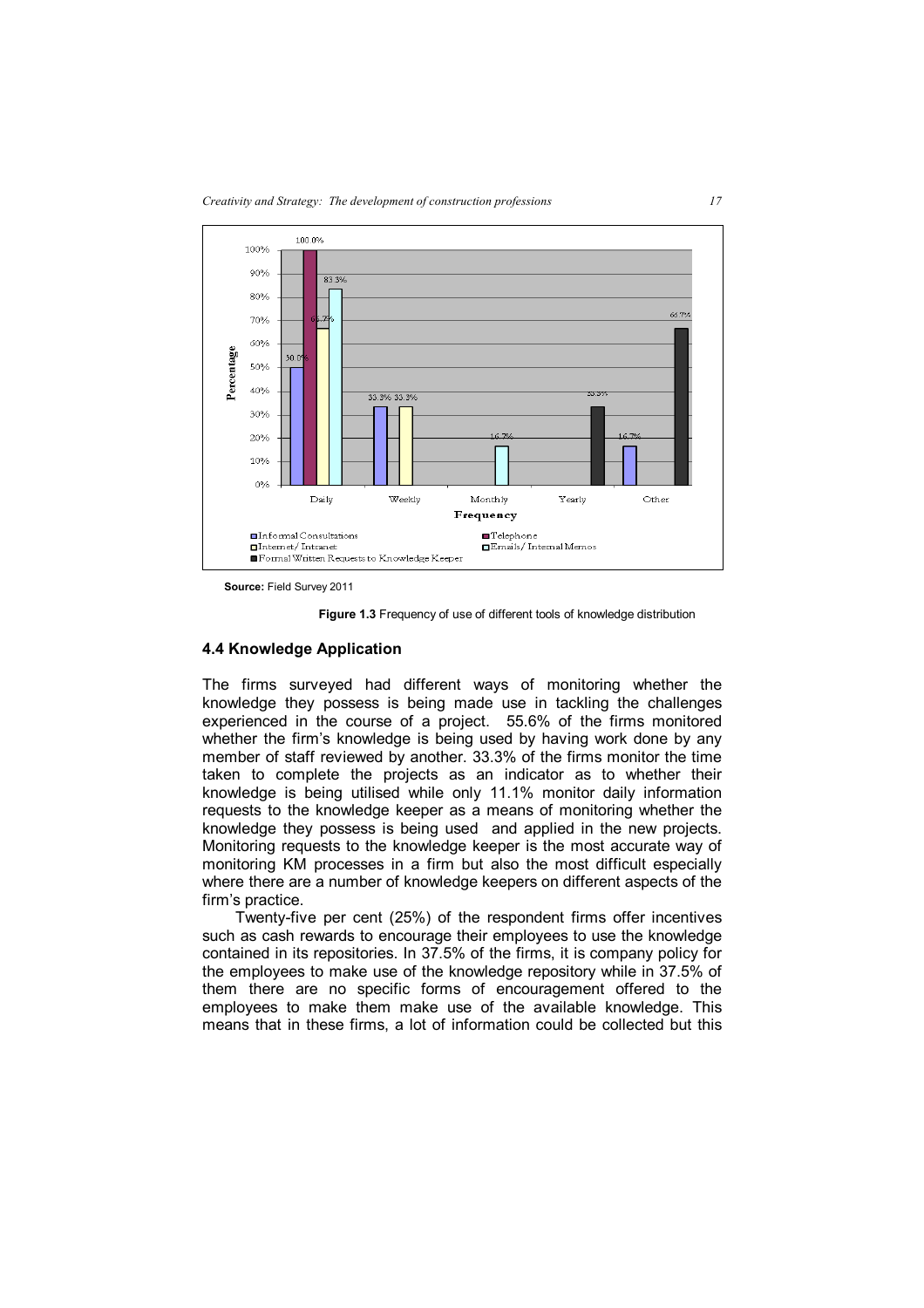will just lie idle in the company's archives thus amounting to nothing more than just information.

## **4.5 General Remarks**

The respondents were also asked how they approached problems related to contract management in projects. 19% of them responded that they relied on intuition and experience, 33.3% of them consulted experts in the particular area within the firm; 9.5% consulted experts outside the firm and 33.3% consult the relevant textbooks and manuals. 4.8% of the respondents chose the category 'Others'. This, they pointed out, entailed referring to the repertoire of observations and conclusions from different projects on the aspect of contract management that requires the solution. Cumulatively, 80.9% of the respondents make some form of consultation whenever they require assistance or further information on an aspect of the practice. This implies that proper KM will go a long way in enhancing the efficiency of services offered. Were knowledge holders, knowledge repositories and the means of distributing knowledge to be made more accessible to all members of a firm, the benefits of KM would be more easily perceived.

The respondents were also asked whether KM is officially recognised in the firms as a tool of improving business processes. In 57.1% of the firms, it is officially recognised as such. This means that in 42.9% of the firms, no conscious effort is made by their management to manage their knowledge assets and derive benefits from putting them into proper use.

### **5. CONCLUSION**

The purpose of this study was to establish the extent of use of knowledge management by quantity surveying firms in Kenya. The study has shown that all the firms practice one form or another of KM, albeit in varying degrees. All the firms have a system in place of creating, storing, distributing and applying the knowledge they have acquired from previous project experiences. Knowledge in quantity surveying firms is mainly generated in formal meetings with the most valued knowledge being that used in creative project problem solving. Employees mainly quantity surveyors are the chief custodians of the firms knowledge but have relatively higher turnover. Knowledge in the firms is mainly distributed via mentoring and is stored in computer data bases but majorly transmitted via the telephone. All this highlights the crucial role of KM amongst the quantity surveying firms and consequently the need to enhance and harness it.

# **6. RECOMMENDATIONS**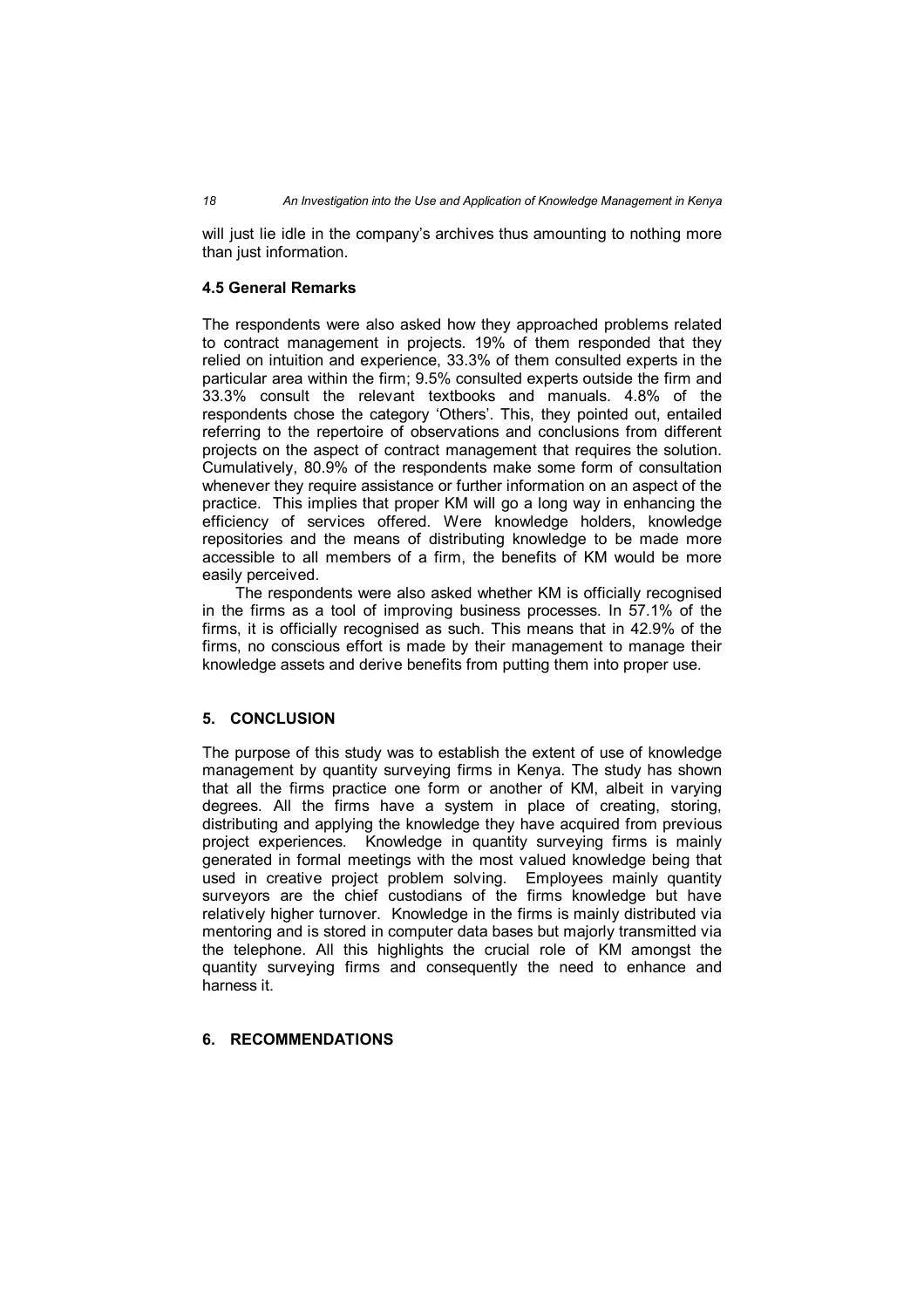In acquiring knowledge generated during a project, quantity surveying firms should keep proper records of minutes of all pre-bid and post-bid meetings, queries & feedbacks, contract reporting and post-performance evaluations. These experiences can then be used to solve similar problems that may arise in future projects.

Firms should encourage their employees to document their experiences in all the projects and add them to the firm's archive to avoid loss due to turnover in the firms. Once captured, the knowledge may be used by future employees for the benefit of the projects and firms. Frameworks should also be put in place to allow firms to share their knowledge base with other firms to widen the knowledge repositories with each others' experiences.

Quantity surveying firms should be encouraged to invest in information technology as the most efficient mode of knowledge storage to enhance rapid exchange of information.

### **7. REFERENCES**

- Beckman, T.J., 1999, The current state of knowledge management. In *Knowledge Management Handbook*, Florida, edited by Liebowitz, J., (Florida: CRC Press LLC).
- Board of Registration of Architects and Quantity Surveyors, 2010, *Schedule 'B': List of up-to-date Quantity Surveyors as at 11th June 2010.*
- Board of Registration of Architects and Quantity Surveyors, 2010, *Schedule 'D': List of Registered Quantity Surveyor Firms as at 11th June 2010.*
- Carrillo, P.M., Anumba, C.J., and Kamara, J.M., 2000, Knowledge management in construction: key I.T. and contextual issues. Viewed 6 August 2010, *<http://itc.scix.net/paper w78-2000- 155 .content>*.
- Carrillo P., Robinson H., Al-Ghassani A., Anumba C., 2004, Knowledge management in UK construction: strategies, resources and barriers. In *Project Management Journal*, April 2004, 46 – 56.
- Dataware Technologies, 2006, Linking people to knowledge for bottom-line<br>results. Viewed 10 May 2011. www.systems-Viewed 10 May 2011, *www.systemsthinking.org/kmgmt/kmlinking.pdf.*
- Earl, M., & Scott, I., 2000, The role of the chief knowledge officer. In *Financial Times - Mastering Information Management*, edited by Davenport, T.H., Marchand D.A. and Dickinson T., (Pearson Educational Ltd.).
- Egbu, C., 2008, Knowledge management. Viewed 10 September 2010, *http://www.knowledgemanagement. uk.net/.*
- EUCI, 2009, Course on construction contract management, November 17- 18 2009. Viewed 8 June 2011, *www.euci.com/pdf/1110 construction.pdf.*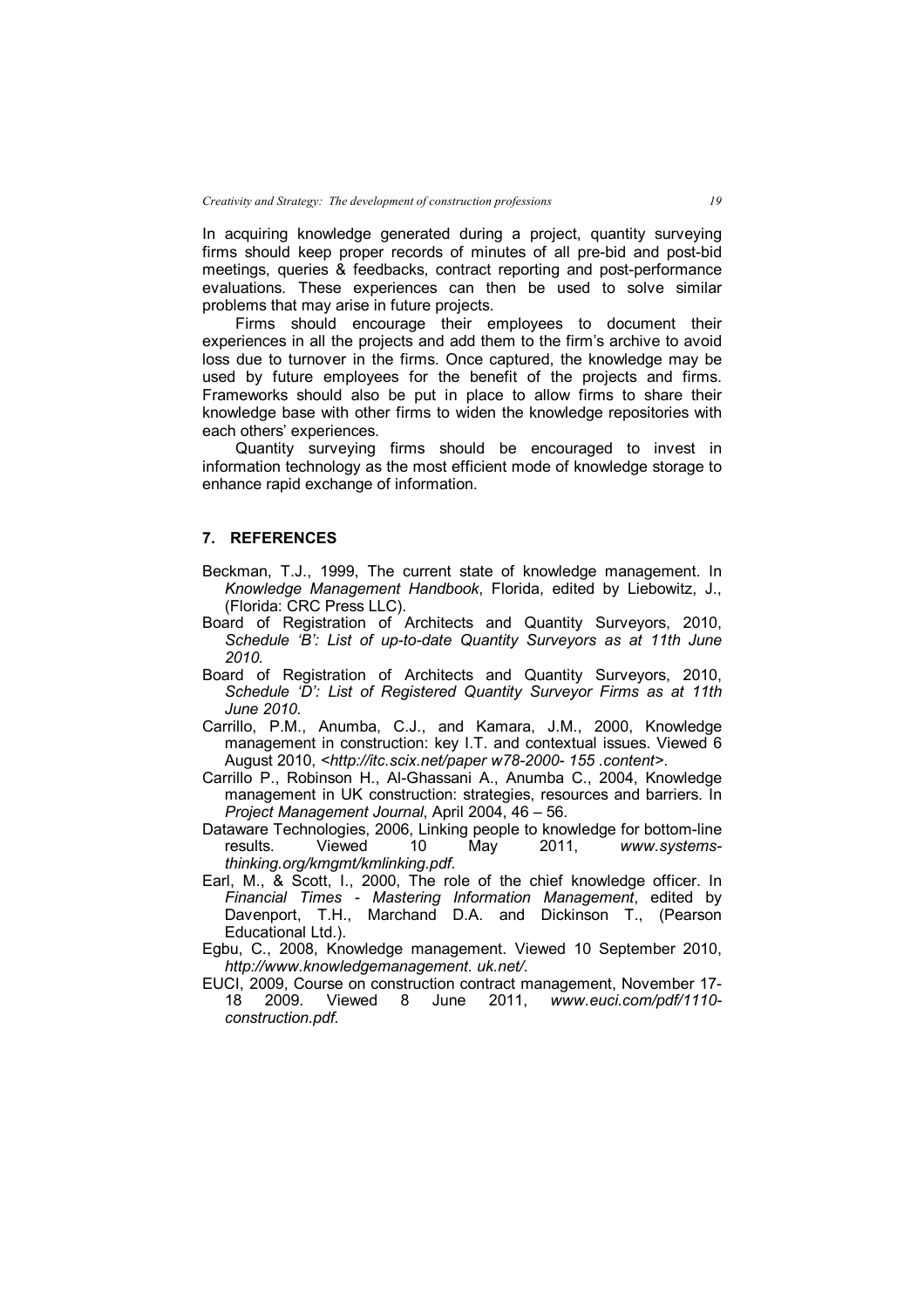Frappaolo, C., 2002, *Knowledge management*, (United Kingdom: Capstone Publishing (a Wiley company)).

- Gilbreath, R.D., 1992, *Managing Construction Contracts - Operational Controls for Commercial Risks*, 2nd ed., (New York: John Wiley and Sons, Inc.).
- Kagiri, C.M., 2008, A study of knowledge management application in property management in Kenya, Unpublished Thesis, M.A. (Hsg. Admin.), University of Nairobi.
- Keane, J. & Caletka A., 2008, *Delay Analysis in Construction Contracts*, (Blackwell Publishing Ltd.).
- Kerzner, H., 1998, *Project Management: A Systematic Approach to Planning, Scheduling and Controlling*, (Canada: John Wiley & Sons, Inc.).
- KPMG, 2011, Building a Foundation for a Contract Audit. Viewed 13 June 2011, *https://www.in.kpmg.com/ SecureData/aci/Files/buildingfoundation-contract-audit.pdf.*
- Kwakye, A., 1997, *Construction Project Administration in Practice*, (Pearson Educational Ltd.).
- Liebowitz, J., 1999, Preface. In *Knowledge Management Handbook*', Florida, edited by Liebowitz, J., (Florida: CRC Press LLC).
- Mbatha, C.M., 1993, The management of building projects: analysis of building procurement systems, features and conception of an appropriate project management system for Kenya, PhD Thesis, Wuppertal University, Germany.
- Mbeche, I.M. and Mwandali, D.N., 1996, Management by projects. Paper presented at the Regional Conference on Construction Project Management, 20-23 November 1996, Grand Hotel, Machakos, Kenya.
- Mugenda, O.M. & Mugenda, A.G., 1999, *Research Methods: Quantitative and Qualitative Approaches,* (Nairobi: Acts Press).
- Nonaka, I. & Takeuchi, H., 2007, *The Knowledge Creating Company*, edited by H. B. Classics, (Boston: Harvard Business School Publishing Corporation).
- Prusak, L., 2000, Making knowledge visible. In *Financial Times - Mastering Information Management*, edited by Davenport, T.H., Marchand D.A. and Dickinson T., (Pearson Educational Ltd.)
- Sena, James A. and Shani, Rami A., 1999, Intellectual capital and knowledge creation: Towards an alternative framework. In *Knowledge Management Handbook*', Florida, edited by Liebowitz, J., (Florida: CRC Press LLC).
- Talukhaba, A.A., 1988, Time and cost performance of construction projects, Thesis, M.A. (Bldg. Mngt.), University of Nairobi.
- Talukhaba, A.A., 1999, An investigation into factors causing construction project delays in Kenya: A case study of high-rise building projects in Nairobi, PhD Thesis, University of Nairobi.
- Wiig, K., 1999, Introducing knowledge management into the enterprise. In *Knowledge Management Handbook*', Florida, edited by Liebowitz, J., (Florida: CRC Press LLC).